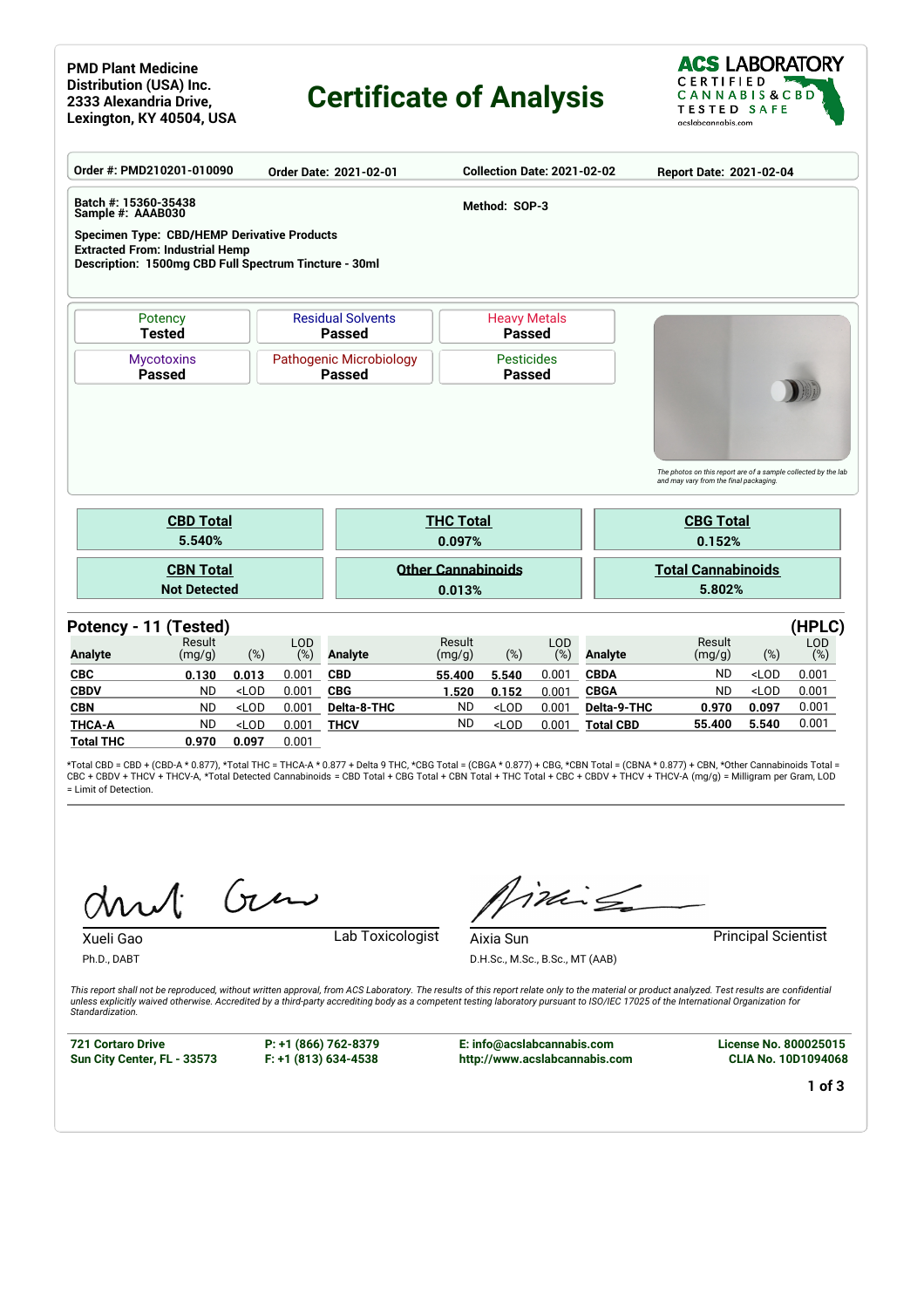### **Certificate of Analysis**



| Order #: PMD210201-010090                                                                                                                             |                          |                 |                     | <b>Order Date: 2021-02-01</b> |                          | <b>Collection Date: 2021-02-02</b> |              |                 | <b>Report Date: 2021-02-04</b> |                 |                     |  |
|-------------------------------------------------------------------------------------------------------------------------------------------------------|--------------------------|-----------------|---------------------|-------------------------------|--------------------------|------------------------------------|--------------|-----------------|--------------------------------|-----------------|---------------------|--|
| Batch #: 15360-35438<br>Sample #: AAAB030                                                                                                             |                          |                 |                     |                               |                          | Method: SOP-3                      |              |                 |                                |                 |                     |  |
| <b>Specimen Type: CBD/HEMP Derivative Products</b><br><b>Extracted From: Industrial Hemp</b><br>Description: 1500mg CBD Full Spectrum Tincture - 30ml |                          |                 |                     |                               |                          |                                    |              |                 |                                |                 |                     |  |
| <b>Residual Solvents (Extract Only) (Passed)</b>                                                                                                      |                          |                 |                     |                               |                          |                                    |              |                 |                                |                 | (GC/GCMS)           |  |
| <b>Analyte</b>                                                                                                                                        | Action<br>Level<br>(ppm) | Result<br>(ppm) | <b>LOD</b><br>(ppm) | <b>Analyte</b>                | Action<br>Level<br>(ppm) | Result<br>(ppm)                    | LOD<br>(ppm) | <b>Analyte</b>  | Action<br>Level<br>(ppm)       | Result<br>(ppm) | <b>LOD</b><br>(ppm) |  |
| <b>Acetone</b>                                                                                                                                        | 5000                     | <b>ND</b>       | 87.9                | <b>Benzene</b>                | 1.6                      | ND                                 | 1.6          | Chloroform      | 53                             | <b>ND</b>       | 53                  |  |
| <b>Ethanol</b>                                                                                                                                        | 5000                     | <b>ND</b>       | 26.7                | Hexane                        | 60                       | <b>ND</b>                          | 36.6         | <b>I-Butane</b> | 5000                           | <b>ND</b>       | 100                 |  |
| Isopropanol                                                                                                                                           | 5000                     | <b>ND</b>       | 52.3                | Methanol                      | 3000                     | ND.                                | 87.9         | <b>N-Butane</b> | 5000                           | <b>ND</b>       | 200                 |  |
| Pentane                                                                                                                                               | 5000                     | <b>ND</b>       | 389.5               | <b>Toluene</b>                | 890                      | ND.                                | 38.4         |                 |                                |                 |                     |  |
| $(ppm)$ = Parts per Million, $(ppm)$ = $(\mu q/q)$ , LOD = Limit of Detection.                                                                        |                          |                 |                     |                               |                          |                                    |              |                 |                                |                 |                     |  |
| <b>Heavy Metals (Passed)</b>                                                                                                                          |                          |                 |                     |                               |                          |                                    |              |                 |                                |                 | (ICP-MS)            |  |
|                                                                                                                                                       | Action<br>Level          | Result          | חח ו                |                               | Action<br>Level          | Result                             | חח ו         |                 | Action<br>Level                | Result          | I OD.               |  |

| Analyte      | Level<br>(ppb) | Result<br>(ppb)                                                                                                                                                   | LOD.<br>(ppb) | <b>Analyte</b> | Level<br>(ppb) | Result<br>(ppb)                                                                          | LOD<br>(ppb) | <b>Analyte</b> | Level<br>(ppb) | Result<br>(ppb) | LOD<br>(ppb) |
|--------------|----------------|-------------------------------------------------------------------------------------------------------------------------------------------------------------------|---------------|----------------|----------------|------------------------------------------------------------------------------------------|--------------|----------------|----------------|-----------------|--------------|
| Arsenic (As) | 500            | <lod< th=""><th>100</th><th>Cadmium (Cd)</th><th>500</th><th><lod< th=""><th>100</th><th>Lead (Pb)</th><th>500</th><th>Passed</th><th>100</th></lod<></th></lod<> | 100           | Cadmium (Cd)   | 500            | <lod< th=""><th>100</th><th>Lead (Pb)</th><th>500</th><th>Passed</th><th>100</th></lod<> | 100          | Lead (Pb)      | 500            | Passed          | 100          |
| Mercury (Hg) | 3000           | <lod< th=""><th>100</th><th></th><th></th><th></th><th></th><th></th><th></th><th></th><th></th></lod<>                                                           | 100           |                |                |                                                                                          |              |                |                |                 |              |

(ppb) = Parts per Billion, (ppb) = (µg/kg), , LOD = Limit of Detection.

| <b>Mycotoxins (Passed)</b> |                          |                                                                                                                                                                                            |              |                        |                          |                                                                                                            |              |                     | (LCMS/MS)                |                                |              |
|----------------------------|--------------------------|--------------------------------------------------------------------------------------------------------------------------------------------------------------------------------------------|--------------|------------------------|--------------------------|------------------------------------------------------------------------------------------------------------|--------------|---------------------|--------------------------|--------------------------------|--------------|
| <b>Analyte</b>             | Action<br>Level<br>(ppb) | Result<br>(ppb)                                                                                                                                                                            | LOD<br>(ppb) | Analyte                | Action<br>Level<br>(ppb) | Result<br>(ppb)                                                                                            | LOD<br>(ppb) | <b>Analyte</b>      | Action<br>Level<br>(ppb) | Result<br>(ppb)                | LOD<br>(ppb) |
| <b>Aflatoxin B1</b>        |                          | <lod< th=""><th>ь</th><th><b>Aflatoxin B2</b></th><th></th><th><lod< th=""><th></th><th><b>Aflatoxin G1</b></th><th></th><th><lod< th=""><th></th></lod<></th></lod<></th></lod<>          | ь            | <b>Aflatoxin B2</b>    |                          | <lod< th=""><th></th><th><b>Aflatoxin G1</b></th><th></th><th><lod< th=""><th></th></lod<></th></lod<>     |              | <b>Aflatoxin G1</b> |                          | <lod< th=""><th></th></lod<>   |              |
| <b>Aflatoxin G2</b>        |                          | <lod< th=""><th>h</th><th><b>Aflatoxin Total</b></th><th>20</th><th><lod< th=""><th></th><th><b>Ochratoxin A</b></th><th>20</th><th><lod< th=""><th>12</th></lod<></th></lod<></th></lod<> | h            | <b>Aflatoxin Total</b> | 20                       | <lod< th=""><th></th><th><b>Ochratoxin A</b></th><th>20</th><th><lod< th=""><th>12</th></lod<></th></lod<> |              | <b>Ochratoxin A</b> | 20                       | <lod< th=""><th>12</th></lod<> | 12           |

(ppb) = Parts per Billion, (ppb) = (µg/kg), , LOD = Limit of Detection.

 $Gu$  $\Lambda$ 

Xueli Gao Lab Toxicologist

imis

Aixia Sun **Principal Scientist** D.H.Sc., M.Sc., B.Sc., MT (AAB)

*This report shall not be reproduced, without written approval, from ACS Laboratory. The results of this report relate only to the material or product analyzed. Test results are confidential unless explicitly waived otherwise. Accredited by a third-party accrediting body as a competent testing laboratory pursuant to ISO/IEC 17025 of the International Organization for Standardization.*

**721 Cortaro Drive Sun City Center, FL - 33573**

Ph.D., DABT

**P: +1 (866) 762-8379 F: +1 (813) 634-4538**

**E: info@acslabcannabis.com http://www.acslabcannabis.com** **License No. 800025015 CLIA No. 10D1094068**

**2 of 3**